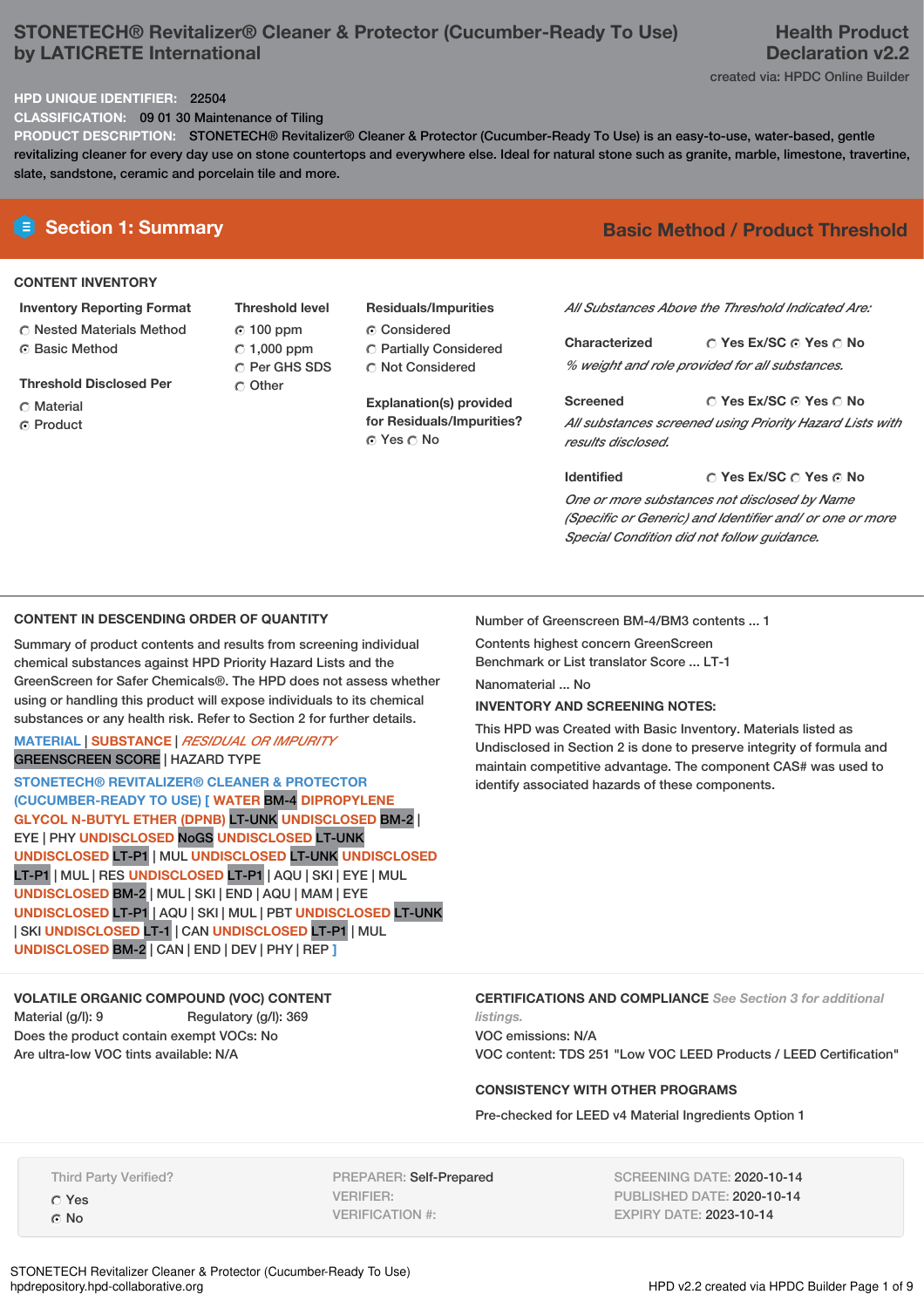This section lists contents in a product based on specific threshold(s) and reports detailed health information including hazards. This HPD uses the *inventory method indicated above, which is one of three possible methods:*

- *Basic Inventory method with Product-level threshold.*
- *Nested Material Inventory method with Product-level threshold*
- *Nested Material Inventory method with individual Material-level thresholds*

Definitions and requirements for the three inventory methods and requirements for each data field can be found in the HPD Open Standard version *2.2, available on the HPDC website at: [www.hpd-collaborative.org/hpd-2-2-standard](https://www.hpd-collaborative.org/hpd-2-2-standard)*

| USE)                                                                                      | STONETECH® REVITALIZER® CLEANER & PROTECTOR (CUCUMBER-READY TO                                                                     |                 |                                      |                                                 |
|-------------------------------------------------------------------------------------------|------------------------------------------------------------------------------------------------------------------------------------|-----------------|--------------------------------------|-------------------------------------------------|
| PRODUCT THRESHOLD: 100 ppm                                                                |                                                                                                                                    |                 |                                      | <b>RESIDUALS AND IMPURITIES CONSIDERED: Yes</b> |
| potentially greater than 100 ppm.                                                         | RESIDUALS AND IMPURITIES NOTES: Residuals and impurities are measured by quantitative methods and are only displayed when they are |                 |                                      |                                                 |
|                                                                                           | OTHER PRODUCT NOTES: See SDS at www.laticrete.com for occupational exposure information.                                           |                 |                                      |                                                 |
| <b>WATER</b>                                                                              |                                                                                                                                    |                 |                                      | ID: 7732-18-5                                   |
|                                                                                           | HAZARD SCREENING METHOD: Pharos Chemical and Materials Library HAZARD SCREENING DATE: 2020-10-14                                   |                 |                                      |                                                 |
| $\%$ : 94.0000 - 98.0000                                                                  | <b>GS: BM-4</b>                                                                                                                    | <b>RC: None</b> | NANO: No                             | <b>SUBSTANCE ROLE: Diluent</b>                  |
| <b>HAZARD TYPE</b>                                                                        | <b>AGENCY AND LIST TITLES</b>                                                                                                      | <b>WARNINGS</b> |                                      |                                                 |
| None found                                                                                |                                                                                                                                    |                 |                                      | No warnings found on HPD Priority Hazard Lists  |
| SUBSTANCE NOTES: The amount of this component may vary based on the plant of manufacture. |                                                                                                                                    |                 |                                      |                                                 |
|                                                                                           |                                                                                                                                    |                 |                                      |                                                 |
| <b>DIPROPYLENE GLYCOL N-BUTYL ETHER (DPNB)</b>                                            |                                                                                                                                    |                 |                                      | ID: 29911-28-2                                  |
|                                                                                           | HAZARD SCREENING METHOD: Pharos Chemical and Materials Library                                                                     |                 | HAZARD SCREENING DATE: 2020-10-14    |                                                 |
| $\%: 0.5000 - 1.0000$                                                                     | <b>GS: LT-UNK</b>                                                                                                                  | RC: None        | NANO: No                             | <b>SUBSTANCE ROLE: Solvent</b>                  |
| <b>HAZARD TYPE</b>                                                                        | <b>AGENCY AND LIST TITLES</b>                                                                                                      | <b>WARNINGS</b> |                                      |                                                 |
| None found                                                                                |                                                                                                                                    |                 |                                      | No warnings found on HPD Priority Hazard Lists  |
|                                                                                           | SUBSTANCE NOTES: The amount of this component may vary based on the plant of manufacture.                                          |                 |                                      |                                                 |
|                                                                                           |                                                                                                                                    |                 |                                      |                                                 |
| <b>UNDISCLOSED</b>                                                                        |                                                                                                                                    |                 |                                      |                                                 |
|                                                                                           | HAZARD SCREENING METHOD: Pharos Chemical and Materials Library HAZARD SCREENING DATE: 2020-10-14                                   |                 |                                      |                                                 |
| $\%$ : 0.5000 - 1.0000                                                                    | <b>GS: BM-2</b>                                                                                                                    | RC: None        | NANO: No                             | <b>SUBSTANCE ROLE: Solvent</b>                  |
| <b>HAZARD TYPE</b>                                                                        | <b>AGENCY AND LIST TITLES</b>                                                                                                      | <b>WARNINGS</b> |                                      |                                                 |
| <b>EYE IRRITATION</b>                                                                     | EU - GHS (H-Statements)                                                                                                            |                 | H319 - Causes serious eye irritation |                                                 |
| PHYSICAL HAZARD (REACTIVE)                                                                | EU - GHS (H-Statements)                                                                                                            |                 |                                      | H225 - Highly flammable liquid and vapour       |
|                                                                                           | SUBSTANCE NOTES: The amount of this component may vary based on the plant of manufacture.                                          |                 |                                      |                                                 |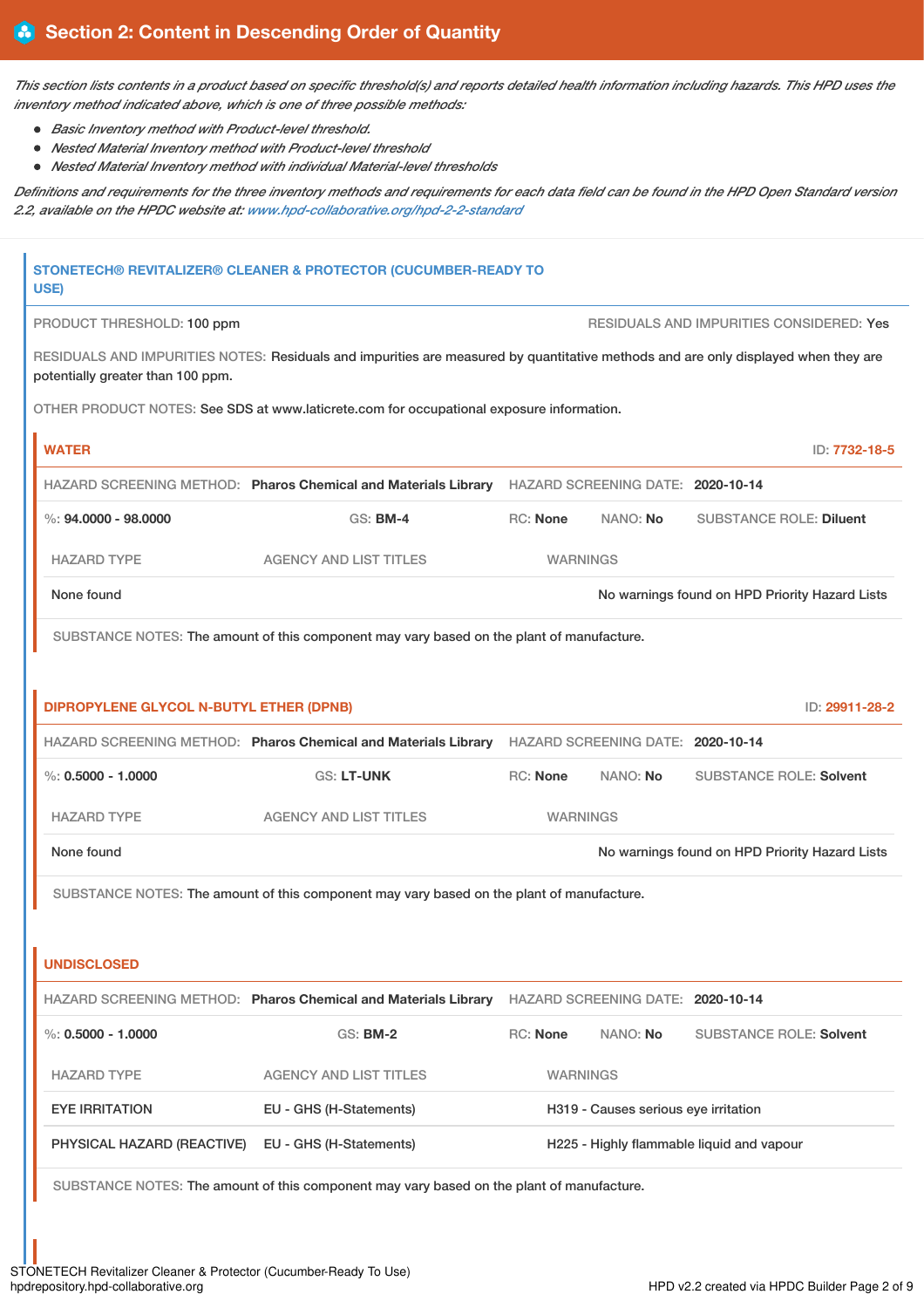| <b>UNDISCLOSED</b>     |                                                                                                                                                                                                                                                                    |                 |                                   |                                                |
|------------------------|--------------------------------------------------------------------------------------------------------------------------------------------------------------------------------------------------------------------------------------------------------------------|-----------------|-----------------------------------|------------------------------------------------|
|                        | HAZARD SCREENING METHOD: Pharos Chemical and Materials Library                                                                                                                                                                                                     |                 | HAZARD SCREENING DATE: 2020-10-14 |                                                |
| $\%$ : 0.1000 - 0.5000 | GS: NoGS                                                                                                                                                                                                                                                           | RC: None        | NANO: No                          | <b>SUBSTANCE ROLE: Coating</b>                 |
| <b>HAZARD TYPE</b>     | <b>AGENCY AND LIST TITLES</b>                                                                                                                                                                                                                                      | <b>WARNINGS</b> |                                   |                                                |
| None found             |                                                                                                                                                                                                                                                                    |                 |                                   | No warnings found on HPD Priority Hazard Lists |
|                        | SUBSTANCE NOTES: The amount of this component may vary based on the plant of manufacture. This product is shown as undisclosed to<br>preserve integrity of formula and maintain competitive advantage. The component CAS# was used to identify associated hazards. |                 |                                   |                                                |
| <b>UNDISCLOSED</b>     | HAZARD SCREENING METHOD: Pharos Chemical and Materials Library HAZARD SCREENING DATE: 2020-10-14                                                                                                                                                                   |                 |                                   |                                                |
| $\%$ : 0.0500 - 0.2500 | <b>GS: LT-UNK</b>                                                                                                                                                                                                                                                  | RC: None        | NANO: No                          | <b>SUBSTANCE ROLE: Detergent</b>               |
|                        |                                                                                                                                                                                                                                                                    |                 |                                   |                                                |
| <b>HAZARD TYPE</b>     | <b>AGENCY AND LIST TITLES</b>                                                                                                                                                                                                                                      | <b>WARNINGS</b> |                                   |                                                |
| None found             |                                                                                                                                                                                                                                                                    |                 |                                   | No warnings found on HPD Priority Hazard Lists |
|                        | SUBSTANCE NOTES: The amount of this component may vary based on the plant of manufacture. This product is shown as undisclosed to<br>preserve integrity of formula and maintain competitive advantage. The component CAS# was used to identify associated hazards. |                 |                                   |                                                |
| <b>UNDISCLOSED</b>     |                                                                                                                                                                                                                                                                    |                 |                                   |                                                |
|                        | HAZARD SCREENING METHOD: Pharos Chemical and Materials Library HAZARD SCREENING DATE: 2020-10-14                                                                                                                                                                   |                 |                                   |                                                |
| $\%$ : 0.0100 - 0.0300 | <b>GS: LT-P1</b>                                                                                                                                                                                                                                                   | RC: None        | NANO: No                          | SUBSTANCE ROLE: Odor agent                     |
| <b>HAZARD TYPE</b>     | <b>AGENCY AND LIST TITLES</b>                                                                                                                                                                                                                                      | <b>WARNINGS</b> |                                   |                                                |
| <b>MULTIPLE</b>        | German FEA - Substances Hazardous to<br>Waters                                                                                                                                                                                                                     |                 | Class 2 - Hazard to Waters        |                                                |
| <b>UNDISCLOSED</b>     | SUBSTANCE NOTES: The amount of this component may vary based on the plant of manufacture. This product is shown as undisclosed to<br>preserve integrity of formula and maintain competitive advantage. The component CAS# was used to identify associated hazards. |                 |                                   |                                                |
|                        | HAZARD SCREENING METHOD: Pharos Chemical and Materials Library HAZARD SCREENING DATE: 2020-10-14                                                                                                                                                                   |                 |                                   |                                                |
| %: $0.0100 - 0.1000$   | GS: LT-UNK                                                                                                                                                                                                                                                         | RC: None        | NANO: No                          | <b>SUBSTANCE ROLE: Solvent</b>                 |
| <b>HAZARD TYPE</b>     | <b>AGENCY AND LIST TITLES</b>                                                                                                                                                                                                                                      | <b>WARNINGS</b> |                                   |                                                |
| None found             |                                                                                                                                                                                                                                                                    |                 |                                   | No warnings found on HPD Priority Hazard Lists |
|                        | SUBSTANCE NOTES: The amount of this component may vary based on the plant of manufacture. This product is shown as undisclosed to<br>preserve integrity of formula and maintain competitive advantage. The component CAS# was used to identify associated hazards. |                 |                                   |                                                |
| <b>UNDISCLOSED</b>     |                                                                                                                                                                                                                                                                    |                 |                                   |                                                |
|                        | HAZARD SCREENING METHOD: Pharos Chemical and Materials Library HAZARD SCREENING DATE: 2020-10-14                                                                                                                                                                   |                 |                                   |                                                |
| $\%$ : 0.0100 - 0.0500 | GS: LT-P1                                                                                                                                                                                                                                                          | RC: None        | NANO: No                          | <b>SUBSTANCE ROLE: Detergent</b>               |
|                        |                                                                                                                                                                                                                                                                    |                 |                                   |                                                |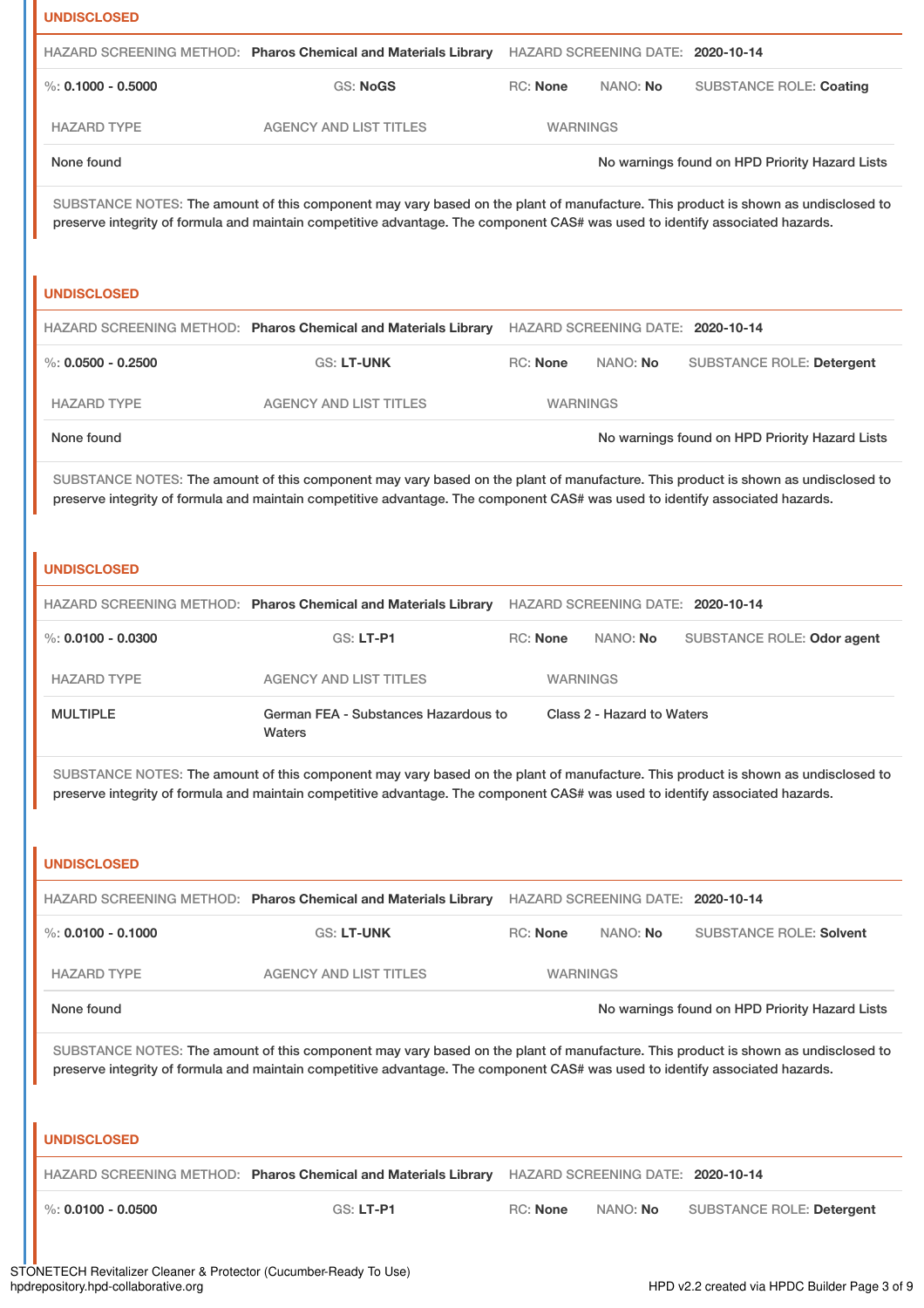| <b>HAZARD TYPE</b> | AGENCY AND LIST TITLES                         | <b>WARNINGS</b>                     |
|--------------------|------------------------------------------------|-------------------------------------|
| <b>MULTIPLE</b>    | German FEA - Substances Hazardous to<br>Waters | Class 2 - Hazard to Waters          |
| <b>RESPIRATORY</b> | AOEC - Asthmagens                              | Asthmagen (Rs) - sensitizer-induced |

## **UNDISCLOSED**

|                        | HAZARD SCREENING METHOD: Pharos Chemical and Materials Library | HAZARD SCREENING DATE: 2020-10-14          |                 |                                  |                                                         |
|------------------------|----------------------------------------------------------------|--------------------------------------------|-----------------|----------------------------------|---------------------------------------------------------|
| %: $0.0050 - 0.0200$   | <b>GS: LT-P1</b>                                               | RC: None                                   |                 | NANO: <b>No</b>                  | <b>SUBSTANCE ROLE: Biocide</b>                          |
| <b>HAZARD TYPE</b>     | AGENCY AND LIST TITLES                                         |                                            | <b>WARNINGS</b> |                                  |                                                         |
| <b>ACUTE AQUATIC</b>   | EU - GHS (H-Statements)                                        | H400 - Very toxic to aquatic life          |                 |                                  |                                                         |
| <b>SKIN IRRITATION</b> | EU - GHS (H-Statements)                                        | H315 - Causes skin irritation              |                 |                                  |                                                         |
| <b>SKIN SENSITIZE</b>  | EU - GHS (H-Statements)                                        | H317 - May cause an allergic skin reaction |                 |                                  |                                                         |
| <b>EYE IRRITATION</b>  | EU - GHS (H-Statements)                                        |                                            |                 | H318 - Causes serious eye damage |                                                         |
| <b>MULTIPLE</b>        | German FEA - Substances Hazardous to<br>Waters                 |                                            |                 | Class 2 - Hazard to Waters       |                                                         |
| <b>SKIN SENSITIZE</b>  | <b>MAK</b>                                                     |                                            |                 |                                  | Sensitizing Substance Sh - Danger of skin sensitization |

SUBSTANCE NOTES: The amount of this component may vary based on the plant of manufacture. This product is shown as undisclosed to preserve integrity of formula and maintain competitive advantage. The component CAS# was used to identify associated hazards.

## **UNDISCLOSED**

|                        | HAZARD SCREENING METHOD: Pharos Chemical and Materials Library HAZARD SCREENING DATE: 2020-10-14 |          |                 |                                |
|------------------------|--------------------------------------------------------------------------------------------------|----------|-----------------|--------------------------------|
| $\%$ : 0.0050 - 0.0200 | <b>GS: BM-2</b>                                                                                  | RC: None | NANO: <b>No</b> | SUBSTANCE ROLE: <b>Biocide</b> |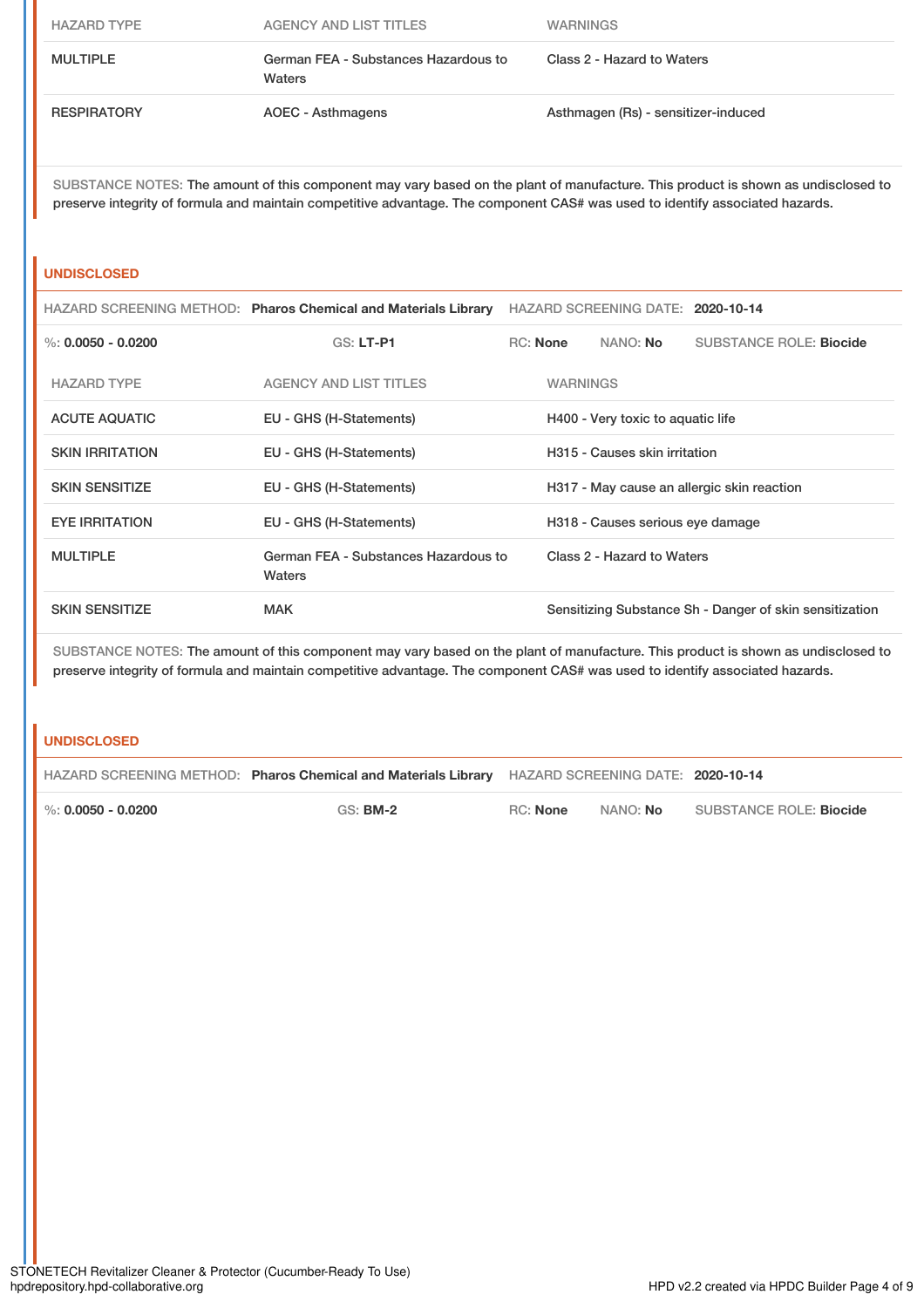| <b>HAZARD TYPE</b>     | <b>AGENCY AND LIST TITLES</b>                  | <b>WARNINGS</b>                                             |
|------------------------|------------------------------------------------|-------------------------------------------------------------|
| <b>MULTIPLE</b>        | German FEA - Substances Hazardous to<br>Waters | Class 3 - Severe Hazard to Waters                           |
| <b>SKIN SENSITIZE</b>  | <b>MAK</b>                                     | Sensitizing Substance Sh - Danger of skin sensitization     |
| <b>ENDOCRINE</b>       | <b>TEDX</b> - Potential Endocrine Disruptors   | <b>Potential Endocrine Disruptor</b>                        |
| <b>ACUTE AQUATIC</b>   | EU - GHS (H-Statements)                        | H400 - Very toxic to aquatic life                           |
| <b>CHRON AQUATIC</b>   | EU - GHS (H-Statements)                        | H410 - Very toxic to aquatic life with long lasting effects |
| <b>MAMMALIAN</b>       | EU - GHS (H-Statements)                        | H301 - Toxic if swallowed                                   |
| <b>MAMMALIAN</b>       | EU - GHS (H-Statements)                        | H311 - Toxic in contact with skin                           |
| <b>SKIN IRRITATION</b> | EU - GHS (H-Statements)                        | H314 - Causes severe skin burns and eye damage              |
| <b>SKIN SENSITIZE</b>  | EU - GHS (H-Statements)                        | H317 - May cause an allergic skin reaction                  |
| <b>EYE IRRITATION</b>  | EU - GHS (H-Statements)                        | H318 - Causes serious eye damage                            |
| <b>MAMMALIAN</b>       | EU - GHS (H-Statements)                        | H330 - Fatal if inhaled                                     |

## **UNDISCLOSED**

|                        | HAZARD SCREENING METHOD: Pharos Chemical and Materials Library | HAZARD SCREENING DATE: 2020-10-14 |                 |                                   |                                                             |  |
|------------------------|----------------------------------------------------------------|-----------------------------------|-----------------|-----------------------------------|-------------------------------------------------------------|--|
| %: $0.0050 - 0.0250$   | <b>GS: LT-P1</b>                                               |                                   | <b>RC:</b> None | NANO: No                          | SUBSTANCE ROLE: Degreaser                                   |  |
| <b>HAZARD TYPE</b>     | <b>AGENCY AND LIST TITLES</b>                                  |                                   | <b>WARNINGS</b> |                                   |                                                             |  |
| <b>ACUTE AQUATIC</b>   | EU - GHS (H-Statements)                                        |                                   |                 | H400 - Very toxic to aquatic life |                                                             |  |
| <b>CHRON AQUATIC</b>   | EU - GHS (H-Statements)                                        |                                   |                 |                                   | H410 - Very toxic to aquatic life with long lasting effects |  |
| <b>SKIN IRRITATION</b> | EU - GHS (H-Statements)                                        |                                   |                 | H315 - Causes skin irritation     |                                                             |  |
| <b>SKIN SENSITIZE</b>  | EU - GHS (H-Statements)                                        |                                   |                 |                                   | H317 - May cause an allergic skin reaction                  |  |
| <b>MULTIPLE</b>        | German FEA - Substances Hazardous to<br>Waters                 |                                   |                 | Class 3 - Severe Hazard to Waters |                                                             |  |
| <b>SKIN SENSITIZE</b>  | <b>MAK</b>                                                     |                                   |                 |                                   | Sensitizing Substance Sh - Danger of skin sensitization     |  |
| <b>PBT</b>             | OSPAR - Priority PBTs & EDs & equivalent<br>concern            |                                   |                 |                                   | PBT - Substance of Possible Concern                         |  |

SUBSTANCE NOTES: The amount of this component may vary based on the plant of manufacture. This product is shown as undisclosed to preserve integrity of formula and maintain competitive advantage. The component CAS# was used to identify associated hazards.

#### **UNDISCLOSED**

|                        | HAZARD SCREENING METHOD: Pharos Chemical and Materials Library HAZARD SCREENING DATE: 2020-10-14 |                 |            |                            |
|------------------------|--------------------------------------------------------------------------------------------------|-----------------|------------|----------------------------|
| $\%$ : 0.0050 - 0.0200 | GS: LT-UNK                                                                                       | RC: <b>None</b> | . NANO: No | SUBSTANCE ROLE: Odor agent |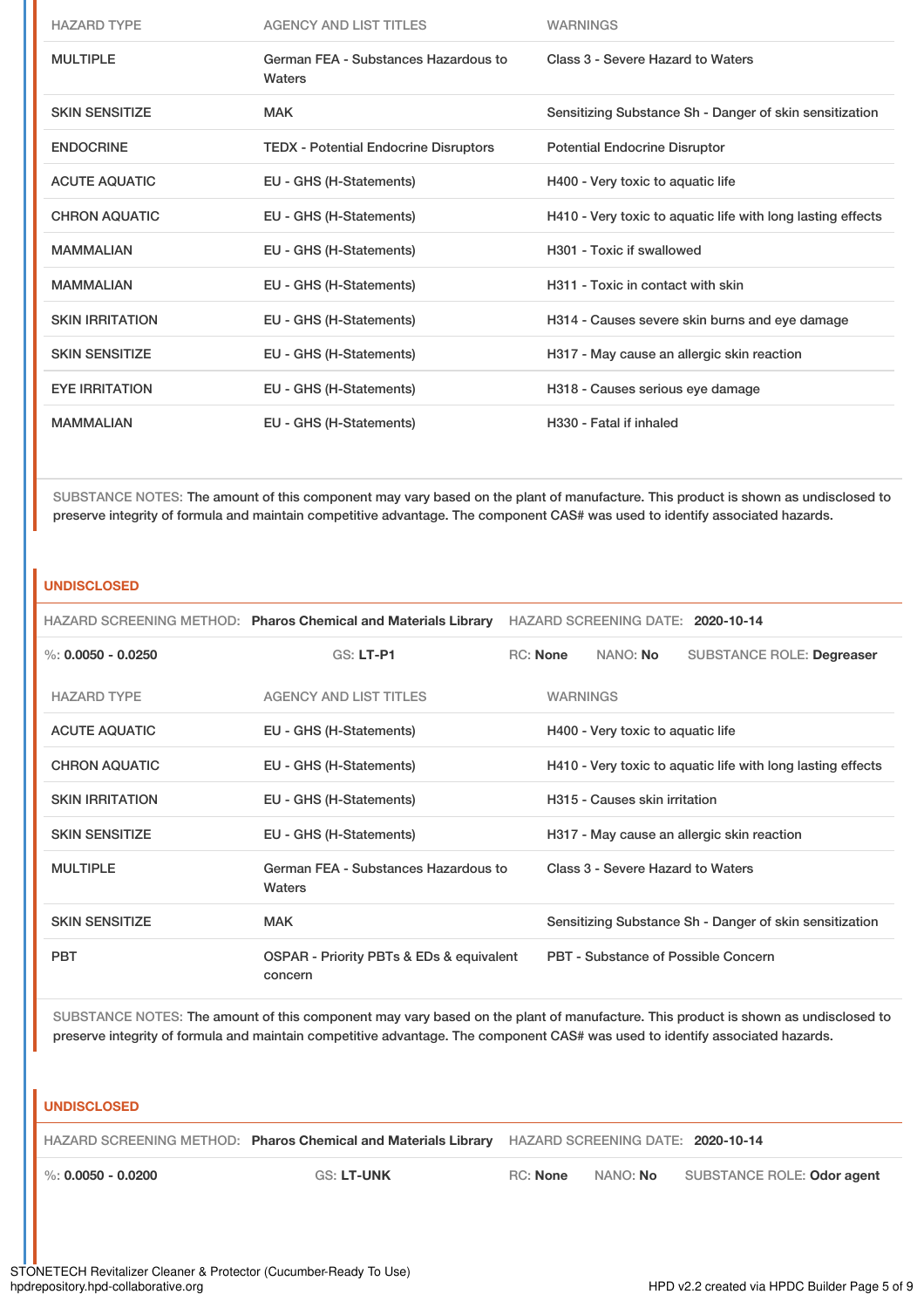| <b>HAZARD TYPE</b>     | AGENCY AND LIST TITLES  | <b>WARNINGS</b>                            |
|------------------------|-------------------------|--------------------------------------------|
| <b>SKIN IRRITATION</b> | EU - GHS (H-Statements) | H315 - Causes skin irritation              |
| <b>SKIN SENSITIZE</b>  | EU - GHS (H-Statements) | H317 - May cause an allergic skin reaction |

## **UNDISCLOSED**

|                      | HAZARD SCREENING METHOD: Pharos Chemical and Materials Library | HAZARD SCREENING DATE: 2020-10-14          |                 |                                |
|----------------------|----------------------------------------------------------------|--------------------------------------------|-----------------|--------------------------------|
| %: $0.0025 - 0.0050$ | $GS: LT-1$                                                     | RC: None                                   | NANO: <b>No</b> | <b>SUBSTANCE ROLE: Solvent</b> |
| <b>HAZARD TYPE</b>   | AGENCY AND LIST TITLES                                         | <b>WARNINGS</b>                            |                 |                                |
| <b>CANCER</b>        | <b>IARC</b>                                                    | Group 2b - Possibly carcinogenic to humans |                 |                                |
| <b>CANCER</b>        | CA EPA - Prop 65                                               | Carcinogen                                 |                 |                                |

SUBSTANCE NOTES: The amount of this component may vary based on the plant of manufacture. This product is shown as undisclosed to preserve integrity of formula and maintain competitive advantage. The component CAS# was used to identify associated hazards.

#### **UNDISCLOSED**

|                    | HAZARD SCREENING METHOD: Pharos Chemical and Materials Library | HAZARD SCREENING DATE: 2020-10-14 |                 |                            |  |
|--------------------|----------------------------------------------------------------|-----------------------------------|-----------------|----------------------------|--|
| %: 0.0010 - 0.0100 | GS: LT-P1                                                      | <b>RC:</b> None                   | NANO: No        | SUBSTANCE ROLE: Odor agent |  |
| <b>HAZARD TYPE</b> | AGENCY AND LIST TITLES                                         |                                   | <b>WARNINGS</b> |                            |  |
| <b>MULTIPLE</b>    | German FEA - Substances Hazardous to<br>Waters                 | Class 2 - Hazard to Waters        |                 |                            |  |

SUBSTANCE NOTES: The amount of this component may vary based on the plant of manufacture. This product is shown as undisclosed to preserve integrity of formula and maintain competitive advantage. The component CAS# was used to identify associated hazards.

#### **UNDISCLOSED**

|                        | HAZARD SCREENING METHOD: Pharos Chemical and Materials Library HAZARD SCREENING DATE: 2020-10-14 |          |          |                                |
|------------------------|--------------------------------------------------------------------------------------------------|----------|----------|--------------------------------|
| $\%$ : 0.0010 - 0.0100 | <b>GS: BM-2</b>                                                                                  | RC: None | NANO: No | <b>SUBSTANCE ROLE: Solvent</b> |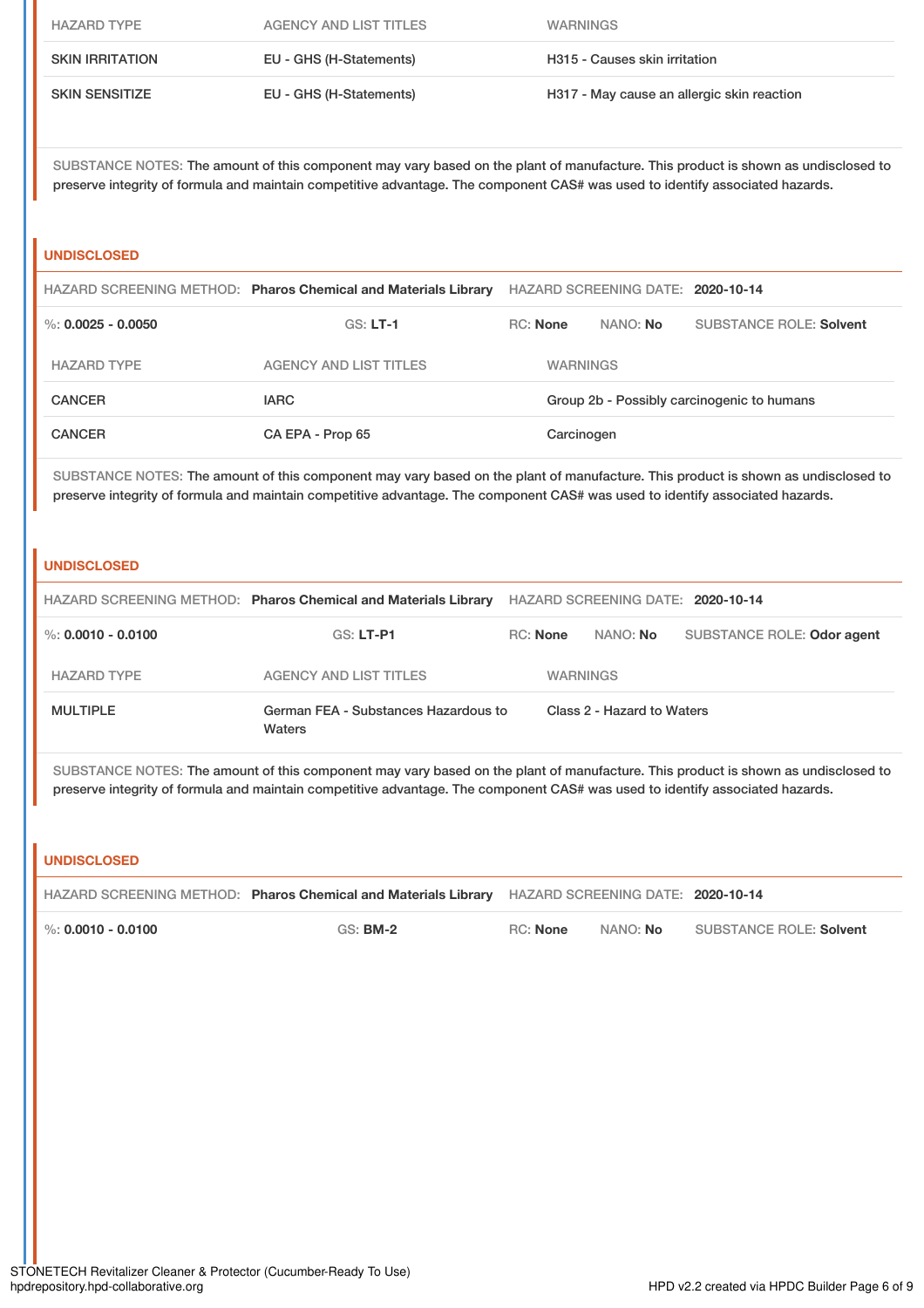| <b>HAZARD TYPE</b>         | <b>AGENCY AND LIST TITLES</b>                | <b>WARNINGS</b>                                                                         |
|----------------------------|----------------------------------------------|-----------------------------------------------------------------------------------------|
| <b>CANCER</b>              | <b>IARC</b>                                  | Group 1 - Agent is Carcinogenic to humans                                               |
| <b>CANCER</b>              | CA EPA - Prop 65                             | Carcinogen - specific to chemical form or exposure<br>route                             |
| <b>ENDOCRINE</b>           | <b>TEDX</b> - Potential Endocrine Disruptors | <b>Potential Endocrine Disruptor</b>                                                    |
| <b>CANCER</b>              | <b>MAK</b>                                   | Carcinogen Group 5 - Genotoxic carcinogen with very<br>slight risk under MAK/BAT levels |
| <b>DEVELOPMENTAL</b>       | CA EPA - Prop 65                             | Developmental - specific to chemical form or exposure<br>route                          |
| PHYSICAL HAZARD (REACTIVE) | EU - GHS (H-Statements)                      | H225 - Highly flammable liquid and vapour                                               |
| <b>CANCER</b>              | GHS - Japan                                  | Carcinogenicity - Category 1A [H350]                                                    |
| <b>REPRODUCTIVE</b>        | GHS - Japan                                  | Toxic to reproduction - Category 1A [H360]                                              |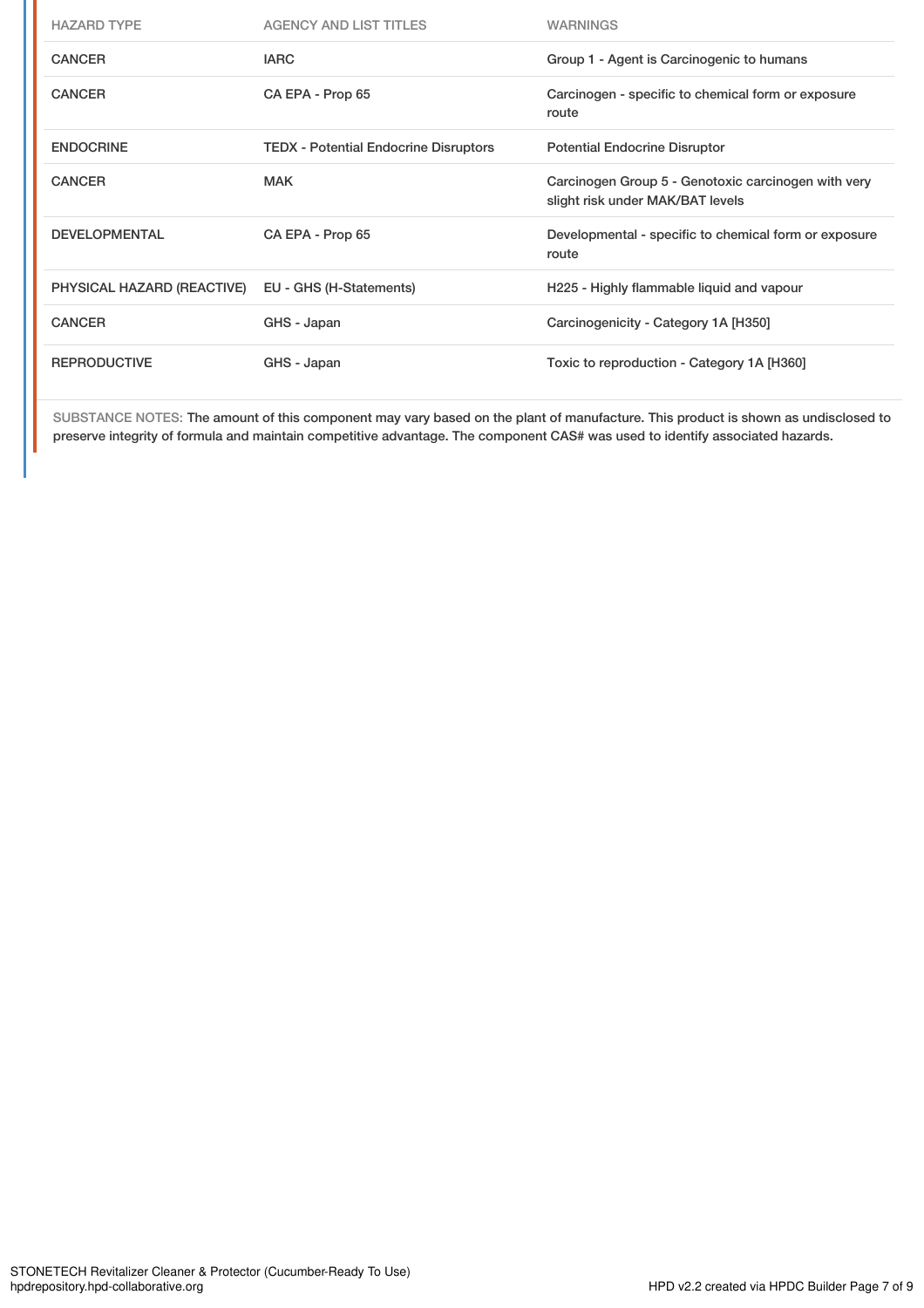This section lists applicable certification and standards compliance information for VOC emissions and VOC content. Other types of health or *environmental performance testing or certifications completed for the product may be provided.*

| <b>VOC EMISSIONS</b>                                                                                                                              | N/A                                                                           |  |  |  |
|---------------------------------------------------------------------------------------------------------------------------------------------------|-------------------------------------------------------------------------------|--|--|--|
| CERTIFYING PARTY: Self-declared<br>APPLICABLE FACILITIES: Applies to All Facilities.<br><b>CERTIFICATE URL:</b>                                   | ISSUE DATE: 2020-10- EXPIRY DATE:<br><b>CERTIFIER OR LAB: LATICRETE</b><br>14 |  |  |  |
| CERTIFICATION AND COMPLIANCE NOTES: STONETECH® Revitalizer® Cleaner & Protector (Cucumber-Ready To Use) has not been tested for<br>VOC emissions. |                                                                               |  |  |  |
| <b>VOC CONTENT</b>                                                                                                                                | TDS 251 "Low VOC LEED Products / LEED Certification"                          |  |  |  |
| CERTIFYING PARTY: Self-declared<br>APPLICABLE FACILITIES: Applies to All Facilities.                                                              | <b>CERTIFIER OR LAB: LATICRETE</b><br>ISSUE DATE: 2020-10- EXPIRY DATE:<br>13 |  |  |  |

ACILITIES: Applies to All Facilities. CERTIFICATE URL: https://cdn.laticrete.com/~/media/support-and-

downloads/technical-datasheets/tds251.ashx

CERTIFICATION AND COMPLIANCE NOTES: There are no guidelines for maximum VOC content for cleaners in LEED v4.1. Please take note of the VOC content as stated in Section 1: VOLATILE ORGANIC COMPOUND (VOC) CONTENT. The Consumer Product VOC is 0.9%.

# **Section 4: Accessories**

This section lists related products or materials that the manufacturer requires or recommends for installation (such as adhesives or fasteners), maintenance, cleaning, or operations. For information relating to the contents of these related products, refer to their applicable Health Product *Declarations, if available.*

No accessories are required for this product.

# **Section 5: General Notes**

STONETECH® Revitalizer® Cleaner & Protector (Cucumber-Ready To Use) meets the Living Building Challenge v4.0 requirement that the product does not contain any of the Red Listed Materials or Chemicals. Specifically, STONETECH Revitalizer Cleaner & Protector (Cucumber-Ready To Use) does not contain the following: Antimicrobials (marketed with a health claim) •Alkylphenols and related compounds •Asbestos •Bisphenol A (BPA) and structural analogues •California Banned Solvents •Chlorinated Polymers, including Chlorinated polyethylene (CPE), Chlorinated Polyvinyl Chloride (CPVC), Chloroprene (neoprene monomer), Chlorosulfonated polyethylene (CSPE), Polyvinylidiene chloride (PVDC), and Polyvinyl Chloride (PVC) •Chlorobenzenes •Chlorofluorocarbons (CFCs) & Hydrochlorofluorocarbons (HCFCs) •Formaldehyde (added) • Monomeric, polymeric and organo-phosphate halogenated flame retardants (HFRs) •Organotin Compounds •Perfluorinated Compounds (PFCs) •Phthalates (orthophthalates) •Polychlorinated Biphenyls (PCBs) •Polycyclic Aromatic Hydrocarbons (PAH) •Short-Chain and Medium-Chain Chlorinated Paraffins •Toxic Heavy Metals - Arsenic, Cadmium, Chromium, Lead (added), and Mercury •Wood treatments containing Creosote, Arsenic or Pentachlorophenol. See Section 1 for Volatile Organic Compounds (VOC) (wet applied products) information. Consumer product VOC is 0.9%.